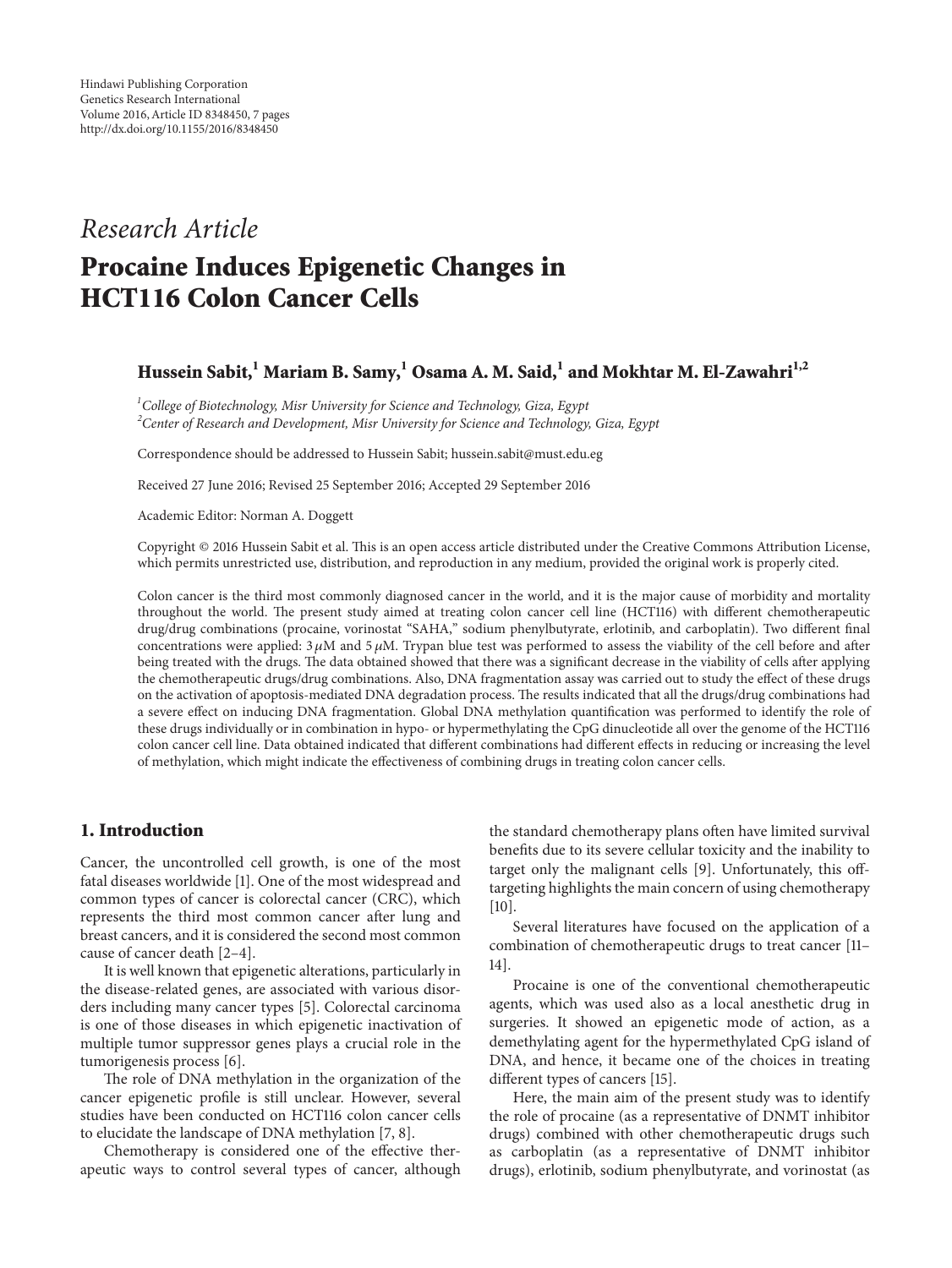representatives of HDAC inhibitor drugs) in demethylating the whole genome of the HCT116 colon cancer cells.

#### **2. Materials and Methods**

*2.1. Cell Line Maintenance.* Colon cancer cell line (HCT116) was purchased from the Holding Company for Vaccines and Biological Products (VACSERA), Cairo, Egypt. Cells were cultured in RPMI-1640 media supplemented with 10% fetal bovine serum (FBS) and 1% antibiotic mix (ampicillin/streptomycin). Cells were maintained under the normal laboratory conditions, that is, 5%  $CO<sub>2</sub>$  at 37°C.

*2.2. Cell Viability Test.* Trypan blue is a vital stain that is used to selectively color dead cells blue, while leaving live cells with intact cell membranes not colored. It was conducted to assess the number of cells before and after treatment with the chemotherapeutic drugs. The test is straightforward. Briefly, cell suspension was diluted with equal volume  $(1:1)$  of the dye and left for 3 min and then loaded to the hemocytometer slide. Cells were counted under inverted microscope as the bright cells were considered viable while the blue ones were considered dead. The total number of viable cells was calculated using the following equations:

The total number of viable cells

= Average number of viable cells × dilution factor (1)

 $\times$  10<sup>4</sup>.

*2.3. Chemotherapy Drugs.* Five chemotherapeutic drugs, procaine, carboplatin, vorinostat, sodium phenylbutyrate, and erlotinib, were used. All the drugs were purchased from Santa Cruz Biotechnology, USA. These drugs represent two groups of chemotherapeutic drugs: HDAC inhibitor and DNMT inhibitor.

*2.4. Drug Preparation and Application.* Five micrograms of each drug was dissolved into 5 mL of injection water to prepare the stock solutions  $1 \mu g/mL$ . Final concentration of  $3 \mu$ M and  $5 \mu$ M was prepared and applied to the HCT116 cells cultured in a 6-well plate. Two plates were used, one for each concentration.The 6-well plate layouts are presented in Tables [1](#page-1-0) and [2.](#page-1-1)

*2.5. Cell Harvesting.* Cells were harvested for the downstream analysis after 3 days of incubation with drugs. Briefly, old media were decanted and the cells were trypsinized for 2 min and then collected *via* low speed centrifugation (200 rpm for 10 min). Cell viability was assessed also after treatment.

*2.6. DNA Extraction.* Total DNA from all samples was extracted using G-Spin™ Total DNA Extraction Kit (Boca Scientific, USA). The extracted DNA was used in both DNA degradation assay and methylation quantification.

<span id="page-1-0"></span>TABLE 1: The 6-well plate layout for the concentration of  $3 \mu$ M.

| Control                                                       | $2 \mu L P + 2498 \mu L$<br>cell suspension*                  | $2 \mu L P + 2 \mu L V$<br>$+ 2496 \mu L$ cell<br>suspension <sup>*</sup> |
|---------------------------------------------------------------|---------------------------------------------------------------|---------------------------------------------------------------------------|
| $2 \mu L P + 2 \mu L S$<br>$+ 2496 \mu L$ cell<br>suspension* | $2 \mu L P + 3 \mu L E$<br>$+ 2495 \mu L$ cell<br>suspension* | $2 \mu L P + 5 \mu L C$<br>$+ 2493 \mu L$ cell<br>suspension*             |
|                                                               |                                                               |                                                                           |

P: procaine, V: vorinostat, S: sodium phenylbutyrate, E: erlotinib, and C: carboplatin.

 $*$ Cell suspension was  $10<sup>6</sup>$  cells per mL.

<span id="page-1-1"></span>TABLE 2: The 6-well plate layout for the concentration of  $5 \mu M$ .

| Control                 | $3 \mu L P + 2497 \mu L$<br>cell suspension* | $3 \mu L P + 4 \mu L V$<br>$+ 2493 \mu L$ cell<br>suspension <sup>*</sup> |
|-------------------------|----------------------------------------------|---------------------------------------------------------------------------|
| $3 \mu L P + 3 \mu L S$ | $3 \mu L P + 5 \mu L E$                      | $3 \mu L P + 8 \mu L C$                                                   |
| $+ 2494 \mu L$ cell     | +2492 $\mu$ L cell                           | $+ 2489 \mu L$ cell                                                       |
| suspension*             | suspension*                                  | suspension*                                                               |

P: procaine, V: vorinostat, S: sodium phenylbutyrate, E: erlotinib, and C: carboplatin.

<sup>∗</sup>Cell suspension was 10<sup>6</sup> cells per mL.

*2.7. DNA Degradation Assay.* The extracted DNA from all samples was subjected to electrophoresis by loading a suitable volume on 1.2% agarose gel. Initial voltage (15 volts) for 5 min was applied and then the run was continued at 120 volts for 30 min. Gels were visualized and photographed under UV transilluminator after being stained with ethidium bromide.

*2.8. Quantification of DNA Methylation.* The extracted DNA from each sample was used to quantify the global DNA methylation using Global DNA Methylation ELISA Kit (Cell Biolabs Inc., USA). Briefly, a standard curve was initially generated and the kit's instruction was followed. The OD was read at 450 nm using plate reader.

*2.9. Statistical Analysis.* All statistical analyses were performed with SAS statistical software (SAS Institute, Cary, NC). Data were analyzed using the 2-factor repeated measures with interaction of analysis of variance (ANOVA) general linear models (GLM) procedure. Values were given as mean ± SD and differences among means were separated by Duncan's multiple range tests. A  $P$  value of 0.01 was considered significant. Correlation between variables was performed using Pearson correlation coefficient analysis.

# **3. Results**

*3.1. Cell Viability after Treatment.* Trypan blue assay was performed to assess the cell viability after treatment with the chemotherapeutic drug/drugs combinations as it can stain the dead cells while leaving the viable cells unstained. Results obtained showed that there was a significant decrease in the cell viability after being treated with different concentrations/combinations of the chemotherapeutics under study (Figures [1](#page-2-0) and [2](#page-2-1) and Table [3\)](#page-2-2) ( $P < 0.01$ ). Meanwhile, the most effective drug/combination was procaine combined with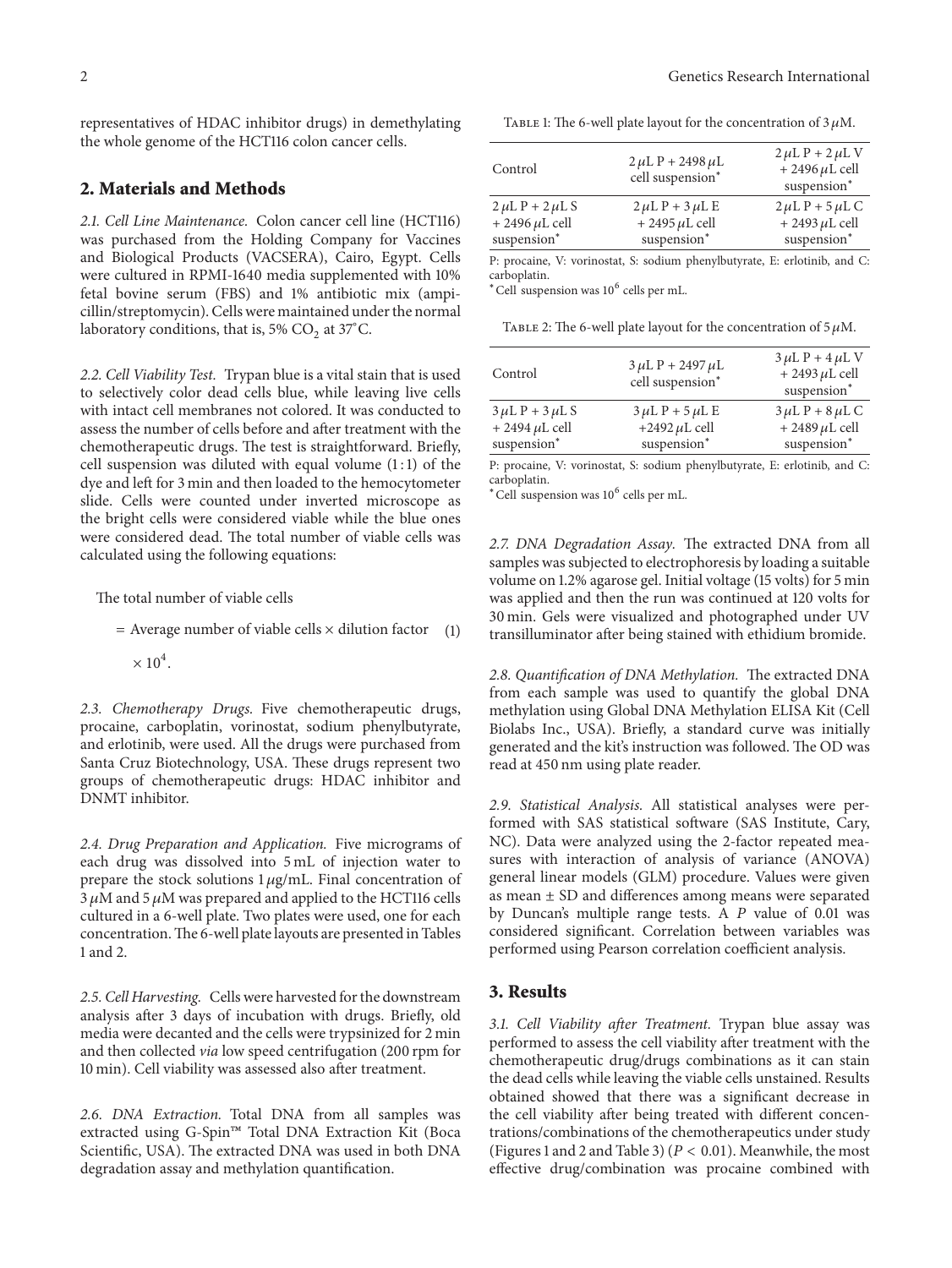<span id="page-2-2"></span>Table 3: The mean values of Duncan's multiple range test for cell viability of control and treated cells.

| Treat./Conc.      | N              | Mean   | Duncan grouping |   |   |   |   |
|-------------------|----------------|--------|-----------------|---|---|---|---|
| Control           | $\overline{4}$ | 350875 | А               |   |   |   |   |
| $P + S/3 \mu M$   | $\overline{4}$ | 200000 |                 | B |   |   |   |
| $P + E/5$ $\mu$ M | $\overline{4}$ | 124875 |                 |   | C |   |   |
| $P + V/3$ $\mu$ M | $\overline{4}$ | 112500 |                 |   | C | D |   |
| $P + V/5$ $\mu$ M | $\overline{4}$ | 112500 |                 |   | C | D |   |
| $P + E/3$ $\mu$ M | 4              | 75000  |                 |   | C | D | Е |
| $P/5 \mu M$       | $\overline{4}$ | 75000  |                 |   | C | D | E |
| $P + C/3$ $\mu$ M | $\overline{4}$ | 62575  |                 |   |   | D | E |
| $P/3$ $\mu$ M     | $\overline{4}$ | 62500  |                 |   |   | D | E |
| $P + C/5$ $\mu$ M | $\overline{4}$ | 62500  |                 |   |   | D | E |
| $P + S/5 \mu M$   | $\overline{4}$ | 37500  |                 |   |   |   | E |

P: procaine, V: vorinostat, S: sodium phenylbutyrate, E: erlotinib, and C: carboplatin.



Control and treatments with 3  $\mu$ M and 5  $\mu$ M of chemotherapeutic drugs

<span id="page-2-0"></span>Figure 1: The effect of different drug combinations/concentration on the viability of HCT116 colon cancer cells compared to control. P: procaine, V: vorinostat, S: sodium phenylbutyrate, E: erlotinib, and C: carboplatin. Numbers are multiplied with  $10^5$ .

sodium phenylbutyrate at a concentration of  $5 \mu M$  (37,500) viable cells). While the same combination had less effect on malignant cell viability (200,000 viable cells) when applied at a lower concentration (3  $\mu$ M). This might indicate the efficacy of the higher doses of the combined chemotherapeutic drugs, despite the profile obtained with procaine combined with erlotinib as the low concentration of this combination gave better efficacy. Figure [2](#page-2-1) highlights a noticeable pattern as there was no significant variation of the number of viable cells when changing the drug/drug combination concentration. This pattern has been shown when using procaine, procaine combined with vorinostat, and procaine combined with carboplatin.

*3.2. DNA Degradation Assay.* Chemotherapeutic drugs' effect can be studied by studying DNA degradation [\[16](#page-5-3)]. In the present study, DNA fragmentation was assessed in the HCT116 colon cancer cells after being treated with different



<span id="page-2-1"></span>Figure 2: Drug combinations/concentration efficacy on the viability of HCT116 colon cancer cells, organized in drug-wise. P: procaine, V: vorinostat, S: sodium phenylbutyrate, E: erlotinib, and C: carboplatin. Numbers are multiplied with 10<sup>5</sup>.



<span id="page-2-3"></span>Figure 3: DNA degradation assay of treated and nontreated HCT116 colon cancer cells. P: procaine, V: vorinostat, S: sodium phenylbutyrate, E: erlotinib, and C: carboplatin.

drugs/drug combinations. Data obtained (Figure [3\)](#page-2-3) indicated the severe damage in cellular DNA of all cells regardless of the drug/drug combination. However, the most effective drug/drug combination in inducing DNA fragmentation was procaine alone  $(3 \mu M)$  followed by procaine combined with both carboplatin (3  $\mu$ M) and erlotinib (5  $\mu$ M).

*3.3. Quantification of DNA Methylation.* In colon cancer, epigenetic changes, such as promoter CpG island hypermethylation, resulted from the expression of DNMT. Promoter methylation occurs more frequently than genetic mutations [\[17,](#page-5-4) [18](#page-5-5)], so quantification of the global methylome in colon cancer cells might provide insights about the epigenetic changes, particularly after being treated with chemotherapy. In the present study the global methylation pattern was identified to evaluate the role of procaine associated with other drugs in changing the methylation profile in colon cancer cells (Figures [4](#page-3-0) and [5](#page-3-1) and Table [4\)](#page-3-2). Results obtained indicated that procaine alone at higher concentration  $(5 \mu M)$ and procaine combined with carboplatin in the lower concentration (3  $\mu$ M) were the most efficient drug/drug combination in demethylating the whole genome of colon cancer cells compared to control  $(P \lt 0.01)$ . However, the same combination in the higher concentration  $(5 \mu M)$  was able to hypermethylate the whole genome of the cells compared to control. Meanwhile procaine combined with the other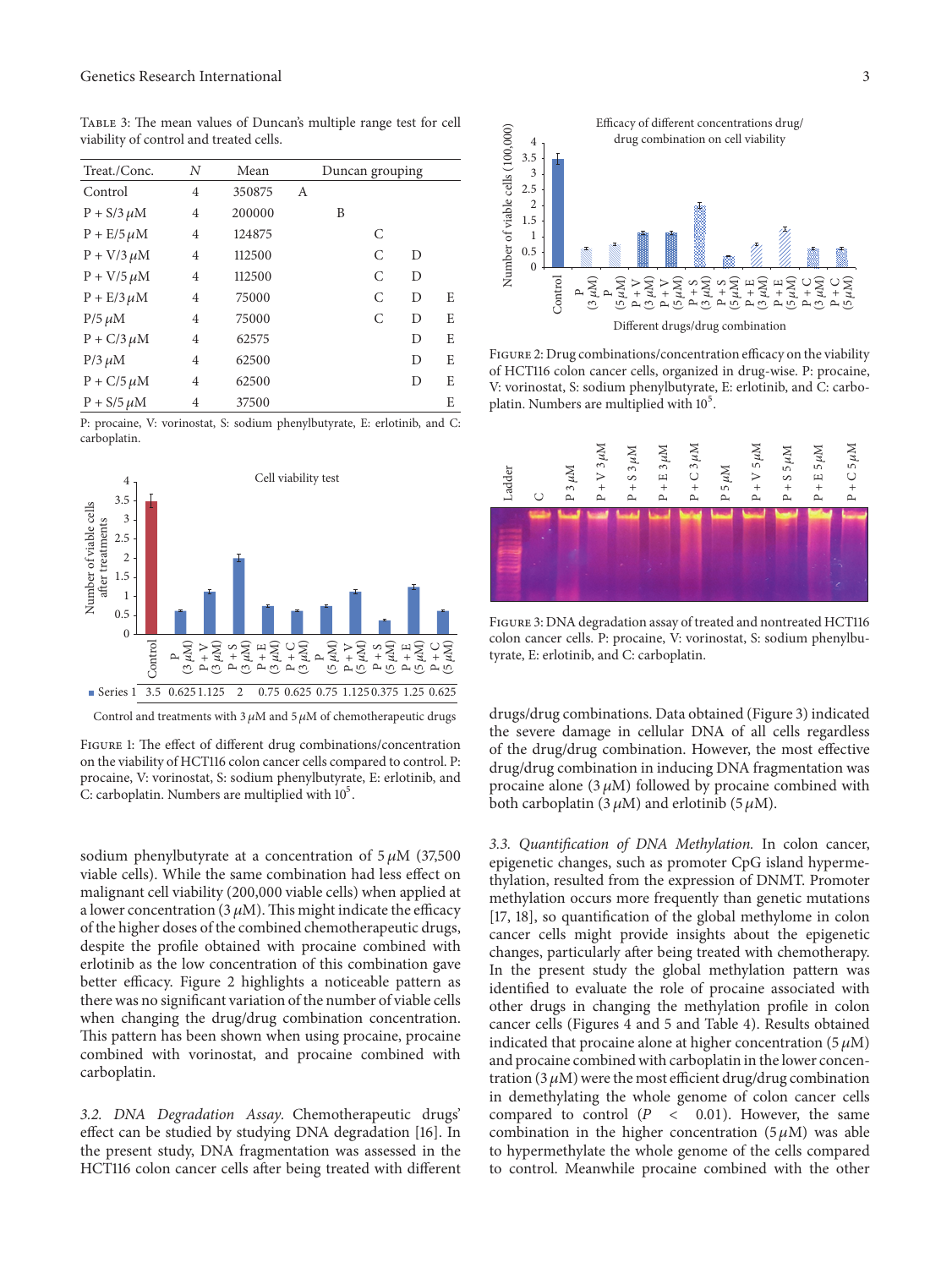

<span id="page-3-0"></span>Figure 4: The concentration of 5-methylcytidine in all cells after being treated with different chemotherapeutic drugs compared to control. P: procaine, V: vorinostat, S: sodium phenylbutyrate, E: erlotinib, and C: carboplatin.



<span id="page-3-1"></span>Figure 5: The concentration of 5-methylcytidine of treated and nontreated HCT116 colon cancer cells, organized drug-wise. P: procaine, V: vorinostat, S: sodium phenylbutyrate, E: erlotinib, and C: carboplatin.

drugs, that is, vorinostat (HDAC inhibitor), sodium phenylbutyrate (HDAC inhibitor), and erlotinib (HDAC inhibitor), in higher concentration  $(5 \mu M)$  was also able to increase the methylation level significantly compared to control. This might indicate that combining procaine with these drugs might antagonize its DNMT inhibitory effect and lead to promotion of the cell proliferation and hence increase the total methylation amount.

However, data showed (Figure [5\)](#page-3-1) a general trend of a correlation between the methylation level and the drug doses. The lower doses  $(3 \mu M)$  of procaine combined with vorinostat, sodium phenylbutyrate, erlotinib, and carboplatin were more effective in reducing the methylation level of the HCT116 colon cancer cells compared to the high doses ( $5 \mu M$ ) of the same combinations. The only exception appears when procaine was used solely as the high dose was more effective than the low dose in reducing the methylation level. The present study, therefore, indicates the effectiveness of using lower doses of the specified chemotherapy.

<span id="page-3-2"></span>TABLE 4: Mean values of Duncan's multiple range test for quantification of global DNA methylation.

| Treat./Conc.      | N              | Mean  |   | Duncan grouping |   |
|-------------------|----------------|-------|---|-----------------|---|
| $P + V/5 \mu M$   | $\overline{4}$ | 14100 | A |                 |   |
| $P + E/5 \mu M$   | $\overline{4}$ | 14000 | A |                 |   |
| $P + S/5 \mu M$   | $\overline{4}$ | 13900 | A |                 |   |
| $P + C/5 \mu M$   | $\overline{4}$ | 13900 | A |                 |   |
| $P + E/3$ $\mu$ M | $\overline{4}$ | 10400 | A | B               |   |
| $P + V/3$ $\mu$ M | $\overline{4}$ | 10000 | A | B               |   |
| $P + S/3 \mu M$   | $\overline{4}$ | 8300  |   | B               |   |
| $P/3 \mu M$       | $\overline{4}$ | 8200  |   | B               |   |
| Control           | $\overline{4}$ | 8000  |   | B               |   |
| $P/5 \mu M$       | $\overline{4}$ | 5100  |   | B               | C |
| $P + C/3$ $\mu$ M | 4              | 2200  |   |                 | С |
|                   |                |       |   |                 |   |

P: procaine, V: vorinostat, S: sodium phenylbutyrate, E: erlotinib, and C: carboplatin.

# **4. Discussion**

*4.1. Cell Viability.* One of the most direct tools to identify the effect of any treatment on malignant cells is assessing the cell viability [\[19](#page-5-6)]. The significant decrease of the number of viable cells compared to control could be attributed to the activation of extrinsic apoptotic pathway through which the procaine combined with sodium phenylbutyrate demethylated some apoptosis related gene, which, in turn, activated the apoptosis machinery and then cell death [\[20](#page-5-7), [21](#page-5-8)].

Several studies have indicated the efficacy of chemotherapeutic drugs/drug combinations in reducing malignant cell counts [\[22,](#page-5-9) [23](#page-5-10)]. Procaine was the main drug applied to the HCT116 colon cancer cells. When it was applied solely (either in 3 or  $5 \mu M$ ), a significant reduction in the cell count was obtained. This might indicate that procaine was able to enforce the cells to commit apoptosis. Other research groups have indicated the same profile [\[24](#page-5-11)[–26](#page-5-12)]. A reduction in the cell count has also been obtained when procaine was combined with vorinostat in both concentrations, and similar profiles were obtained by other research groups [\[25,](#page-5-13) [27](#page-5-14)]. Meanwhile, in this combination, the dose has no significant effect, which might indicate the differences in the role of both procaine and vorinostat. When combined with sodium phenylbutyrate, procaine in both concentrations exhibited an ability to significantly reduce the cell count which was lower than using procaine solely. This might highlight the antagonistic effect of sodium phenylbutyrate when combined with procaine, in which the former drug inhibited procaine from performing its action [\[28](#page-5-15)[–31\]](#page-5-16).

However, when procaine was combined with either erlotinib or carboplatin, a significant reduction in the cells count was obtained. This data might also show that erlotinib and carboplatin have also a differed mode of action compared to procaine. Several studies have identified similar outcomes [\[32](#page-5-17)[–35](#page-5-18)].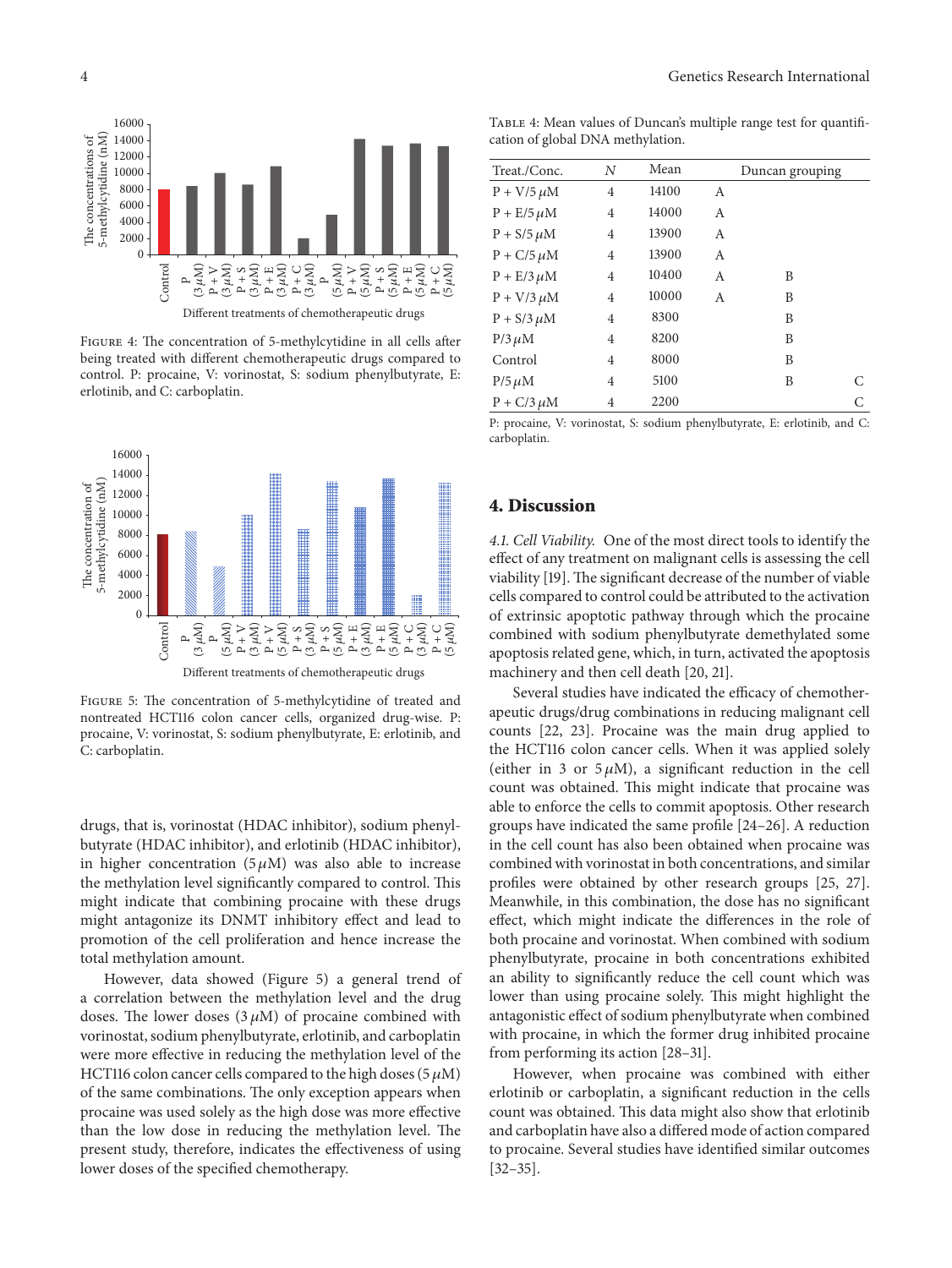*4.2. DNA Degradation Assay.* Several mechanisms could explain the DNA degradation in cells treated with chemotherapeutic drugs. One of these mechanisms postulates that demethylating agent such as procaine could activate tumor suppressor gene(s), which, in turn, enforce the cells to commit apoptosis [\[36](#page-5-19), [37\]](#page-5-20). Other mechanisms suggest the activation of caspase-activated DNase (CAD), which degrades DNA after a cascade of activation processes [\[38\]](#page-5-21). In the present investigation all drug combinations applied to HCT116 colon cancer cells have resulted in a degradation pattern that might indicate the occurrence of drugs-induced apoptosis [\[27](#page-5-14), [39,](#page-5-22) [40\]](#page-5-23).

*4.3. Quantification of DNA Methylation.* DNA methylation quantification is considered one of the most widespread tools to assess the nonsequence dependent gene regulation [\[41\]](#page-5-24). In the present study, global methylation was quantified in the treated and untreated HCT116 colon cancer cells. Results obtained indicated that procaine applied solely  $(3 \mu M)$  has increased the methylation level compared to the control untreated cells, while the same compound in the higher dose  $(5 \mu M)$  has resulted in decreased methylation level compared to control. This data might indicate that procaine applied solely activated DNMT and hence increased the methylation level. This data was also noticed by several research groups [\[42](#page-5-25)[–44\]](#page-5-26). Meanwhile, when procaine was combined with vorinostat or sodium phenylbutyrate or erlotinib, a hypermethylation pattern was obtained in the lower concentration (3  $\mu$ M), while the higher concentration (5  $\mu$ M) gave a significant increase in the methylation level compared either to control or to the lower concentration. This data might indicate that combining procaine with either vorinostat or sodium phenylbutyrate or erlotinib has a synergistic effect on activating DNMT. This profile was observed in several previously published researches [\[17](#page-5-4), [39](#page-5-22), [45](#page-5-27), [46](#page-6-0)]. However, when procaine was combined with carboplatin, the lower dose  $(3 \mu M)$  has resulted in hypomethylating the whole genome of HCT116 colon cancer cells, and this might indicate the activity of this combination in inactivating DNMT [\[32](#page-5-17), [42](#page-5-25)], while the higher dose has resulted in hypermethylation of the whole genome compared to control [\[47,](#page-6-1) [48](#page-6-2)].

# **5. Conclusion**

Colon cancer is one of the leading causes of death worldwide. Therefore, the seeking for effective chemotherapeutic drugs or drug combinations is still a big demand. In the present study, HCT116 colon cancer cell line was treated with two concentrations (3  $\mu$ M and 5  $\mu$ M) of procaine solely or combined with other drugs aiming to control the disease. Global DNA methylation and the cell viability were assessed. Data showed that using procaine combined with carboplatin in low dose  $(3 \mu M)$  was the most effective treatment that was capable of reducing the level of global methylation. On the other hand, data indicated that applying higher doses of the drugs under study has resulted in promoting the cell proliferation and hence the methylation amount. Meanwhile, using the lower doses of the specified drugs was more effective in controlling colon cancer cells. However, further analysis is required to elucidate the mechanism by which the higher doses promoted the proliferation of HCT116 colon cancer cells.

# **Additional Points**

*Study Limitation*. Here in the present study, we assessed the role of different chemotherapeutic drugs in altering the global methylation pattern of HCT116 colon cancer cells. Despite the obtained data, this study needs more conformational investigation to deeply assess the mode of action of each combination applied. Meanwhile, the drug combinations used in this study are not intended for clinical uses.

# **Competing Interests**

The authors declare no conflict of interests.

# **References**

- <span id="page-4-0"></span>[1] M. López-Gómez, E. Malmierca, M. de Górgolas, and E. Casado, "Cancer in developing countries: the next most preventable pandemic. The global problem of cancer," *Critical Reviews in Oncology/Hematology*, vol. 88, no. 1, pp. 117–122, 2013.
- <span id="page-4-1"></span>[2] K. Esposito, P. Chiodini, A. Capuano et al., "Colorectal cancer association with metabolic syndrome and its components: a systematic review with meta-analysis," *Endocrine*, vol. 44, no. 3, pp. 634–647, 2012.
- [3] A. Gado, B. Ebeid, A. Abdelmohsen, and A. Axon, "Colorectal cancer in Egypt is commoner in young people: is this cause for alarm?" *Alexandria Journal of Medicine*, vol. 50, no. 3, pp. 197– 201, 2014.
- <span id="page-4-2"></span>[4] W. Zheng, L. Zhao, G. Wang et al., "Promoter methylation and expression of RASSF1A genes as predictors of disease progression in colorectal cancer," *International Journal of Clinical and Experimental Medicine*, vol. 9, no. 2, pp. 2027–2036, 2016.
- <span id="page-4-3"></span>[5] R. Cacabelos, "Epigenetic biomarkers in cancer," *Clinical & Medical Biochemistry*, vol. 1, no. 1, article e101, 2015.
- <span id="page-4-4"></span>[6] E. Sakai, A. Nakajima, and A. Kaneda, "Accumulation of aberrant DNA methylation during colorectal cancer development," *World Journal of Gastroenterology*, vol. 20, no. 4, pp. 978–987, 2014.
- <span id="page-4-5"></span>[7] C. Michailidi, S. Theocharis, G. Tsourouflis et al., "Expression and promoter methylation status of hMLH1, MGMT, APC, and CDH1 genes in patients with colon adenocarcinoma," *Experimental Biology and Medicine*, vol. 240, no. 12, pp. 1599– 1605, 2015.
- <span id="page-4-6"></span>[8] P. A. Jones, "How DNA methylation organizes the cancer epigenome," in *Proceedings of the AACR Special Conference on Chromatin and Epigenetics in Cancer*, Atlanta, Ga, USA, September 2015.
- <span id="page-4-7"></span>[9] S. Yin, W. Wei, F. Jian, and N. Yang, "Therapeutic applications of herbal medicines for cancer patients," *Evidence-Based Complementary and Alternative Medicine*, vol. 2013, 15 pages, 2013.
- <span id="page-4-8"></span>[10] S. P. Kumar and V. Sisodia, "Chemotherapy-induced or chemotherapy-associated? Does physical therapy play a role in prevention and/or management of peripheral neurotoxicity and neuropathy?" *Indian Journal of Palliative Care*, vol. 19, no. 1, pp. 77–78, 2013.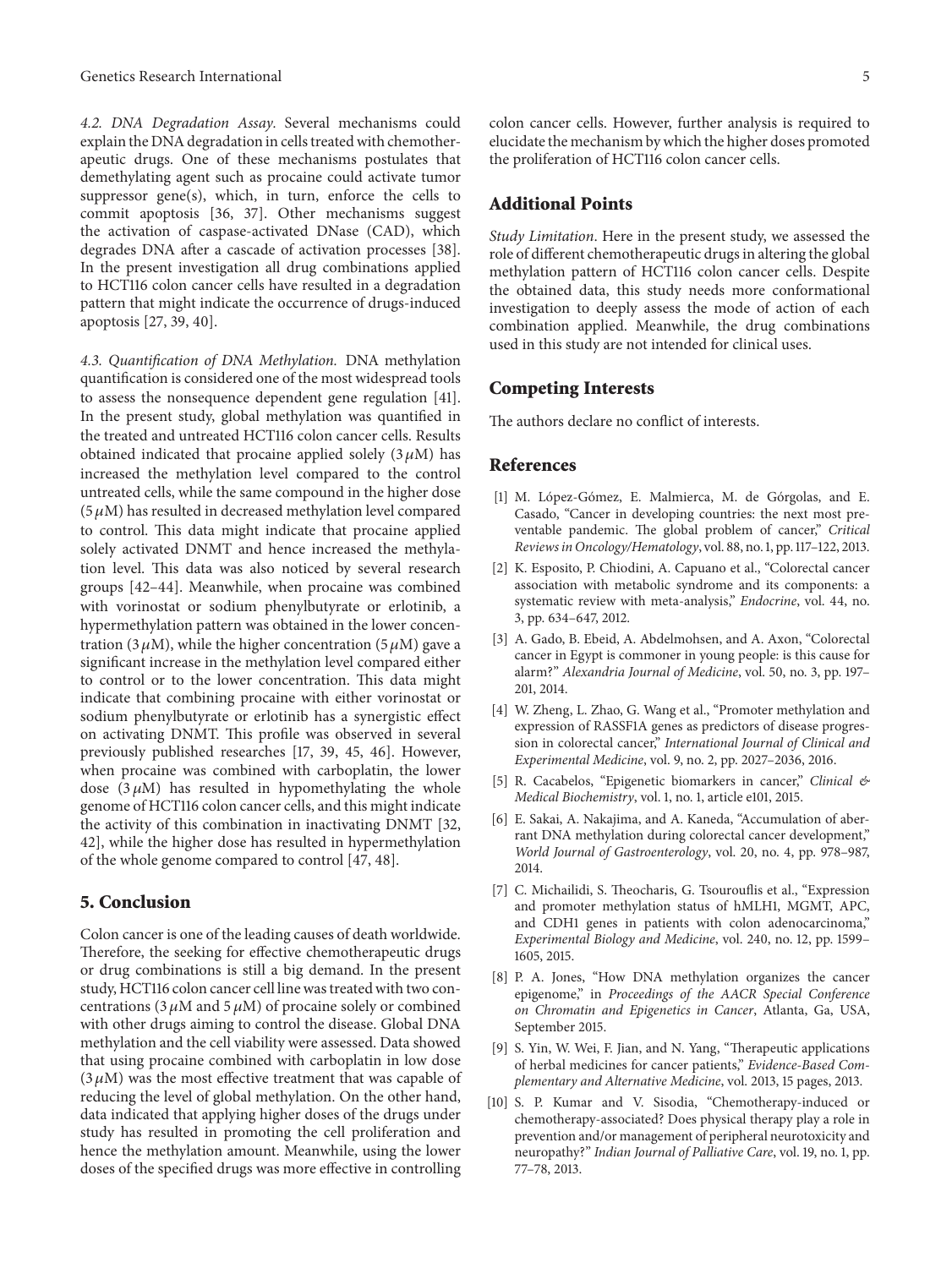- <span id="page-5-0"></span>[11] J. Durant, P. Clevenbergh, P. Halfon et al., "Drug-resistance genotyping in HIV-1 therapy: the VIRADAPT randomised controlled trial," *Lancet*, vol. 353, no. 9171, pp. 2195–2199, 1999.
- [12] P. E. A. da Silva and J. C. Palomino, "Molecular basis and mechanisms of drug resistance in *Mycobacterium tuberculosis*: classical and new drugs," *Journal of Antimicrobial Chemotherapy*, vol. 66, no. 7, Article ID dkr173, pp. 1417–1430, 2011.
- [13] P. Borst, J. Jonkers, and S. Rottenberg, "What makes tumors multidrug resistant?" *Cell Cycle*, vol. 6, no. 22, pp. 2782–2787, 2007.
- <span id="page-5-1"></span>[14] L. Xie, L. Xie, S. L. Kinnings, and P. E. Bourne, "Novel computational approaches to polypharmacology as a means to define responses to individual drugs," *Annual Review of Pharmacology and Toxicology*, vol. 52, pp. 361–379, 2012.
- <span id="page-5-2"></span>[15] S. Dhivya, N. Khandelwal, S. K. Abraham, and K. Premkumar, "Impact of anthocyanidins on mitoxantrone-induced cytotoxicity and genotoxicity: an in vitro and in vivo analysis," *Integrative Cancer Therapies*, 2016.
- <span id="page-5-3"></span>[16] Y. R. Saadat, N. Saeidi, S. Z. Vahed, A. Barzegari, and J. Barar, "An update to DNA ladder assay for apoptosis detection," *BioImpacts*, vol. 5, no. 1, pp. 25–28, 2015.
- <span id="page-5-4"></span>[17] S. Flis, A. Gnyszka, and K. Flis, "DNA methyltransferase inhibitors improve the effect of chemotherapeutic agents in SW48 and HT-29 colorectal cancer cells," *PLoS ONE*, vol. 9, no. 3, Article ID e92305, 2014.
- <span id="page-5-5"></span>[18] J. M.-K. Ng and J. Yu, "Promoter hypermethylation of tumour suppressor genes as potential biomarkers in colorectal cancer," *International Journal of Molecular Sciences*, vol. 16, no. 2, pp. 2472–2496, 2015.
- <span id="page-5-6"></span>[19] G. Rivaa, S. Baronchellia, L. Paolettaa et al., "In vitro anticancer drug test: a new method emerges from the model of glioma stem cells," Toxicology Reports 1, 2014.
- <span id="page-5-7"></span>[20] M. H. Lee, J. Y. Yang, Y. Cho et al., "Menadione induces apoptosis in a gastric cancer cell line mediated by downregulation of X-linked inhibitor of apoptosis," *International Journal of Clinical and Experimental Medicine*, vol. 9, no. 2, pp. 2437–2443, 2016.
- <span id="page-5-8"></span>[21] J. Lin, H.-J. Yao, and R.-Y. Li, "Bakuchiol inhibits cell proliferation and induces apoptosis and cell cycle arrest in SGC-7901 human gastric cancer cells," *Biomedical Research*, vol. 27, no. 1, pp. 181–185, 2016.
- <span id="page-5-9"></span>[22] N. Andre and W. Schmiegel, "Chemoradiotherapy for colorectal cancer," *Gut*, vol. 54, no. 8, pp. 1194–1202, 2005.
- <span id="page-5-10"></span>[23] J. Nautiyal, S. S. Kanwar, Y. Yu, and A. P. N. Majumdar, "Combination of dasatinib and curcumin eliminates chemoresistant colon cancer cells," *Journal of Molecular Signaling*, vol. 6, article 7, 2011.
- <span id="page-5-11"></span>[24] A. Villar-Garea, M. F. Fraga, J. Espada, and M. Esteller, "Procaine is a DNA-demethylating agent with growth-inhibitory effects in human cancer cells," *Cancer Research*, vol. 63, no. 16, pp. 4984–4989, 2003.
- <span id="page-5-13"></span>[25] B. Brueckner, R. G. Boy, P. Siedlecki et al., "Epigenetic reactivation of tumor suppressor genes by a novel small-molecule inhibitor of human DNA methyltransferases," *Cancer Research*, vol. 65, no. 14, pp. 6305–6311, 2005.
- <span id="page-5-12"></span>[26] C. Stresemann, B. Brueckner, T. Musch, H. Stopper, and F. Lyko, "Functional diversity of DNA methyltransferase inhibitors in human cancer cell lines," *Cancer Research*, vol. 66, no. 5, pp. 2794–2800, 2006.
- <span id="page-5-14"></span>[27] M. Sachan and M. Kaur, "Epigenetic modifications: therapeutic potential in cancer," *Brazilian Archives of Biology and Technology*, vol. 58, no. 4, pp. 526–539, 2015.
- <span id="page-5-15"></span>[28] M. Rodríguez-Paredes and M. Esteller, "Cancer epigenetics reaches mainstream oncology," *Nature Medicine*, vol. 17, no. 3, pp. 330–339, 2011.
- [29] Y. K. Walia and V. Sharma, "Role of HDACs and DNMTs in cancer therapy: a review," *Asian Journal of Advanced Basic Sciences*, vol. 1, no. 1, pp. 62–78, 2013.
- [30] M. Ushijima, Y. Ogata, H. Tsuda, Y. Akagi, K. Matono, and K. Shirouzu, "Demethylation effect of the antineoplaston AS2-1 on genes in colon cancer cells," *Oncology Reports*, vol. 31, no. 1, pp. 19–26, 2014.
- <span id="page-5-16"></span>[31] S. R. Burzynski, T. J. Janicki, G. S. Burzynski, and S. Brookman, "Preliminary findings on the use of targeted therapy in combination with sodium phenylbutyrate in colorectal cancer after failure of second-line therapy—a potential strategy for improved survival," *Journal of Cancer Therapy*, vol. 5, no. 13, pp. 1270–1288, 2014.
- <span id="page-5-17"></span>[32] S. Amatori, I. Bagaloni, B. Donati, and M. Fanelli, "DNA demethylating antineoplastic strategies: a comparative point of view," *Genes and Cancer*, vol. 1, no. 3, pp. 197–209, 2010.
- [33] M. S. Kim, J. Lee, and D. Sidransky, "DNA methylation markers in colorectal cancer," *Cancer and Metastasis Reviews*, vol. 29, no. 1, pp. 181–206, 2010.
- [34] C. A. Townsley, P. Major, L. L. Siu et al., "Phase II study of erlotinib (OSI-774) in patients with metastatic colorectal cancer," *British Journal of Cancer*, vol. 94, no. 8, pp. 1136–1143, 2006.
- <span id="page-5-18"></span>[35] S. M. Mitchell, J. P. Ross, H. R. Drew et al., "A panel of genes methylated with high frequency in colorectal cancer," *BMC Cancer*, vol. 14, no. 1, article 54, 2014.
- <span id="page-5-19"></span>[36] D. Lai, S. Visser-Grieve, and X. Yang, "Tumour suppressor genes in chemotherapeutic drug response," *Bioscience Reports*, vol. 32, no. 4, pp. 361–374, 2012.
- <span id="page-5-20"></span>[37] J.-H. Xu, S.-L. Hu, G.-D. Shen, and G. Shen, "Tumor suppressor genes and their underlying interactions in paclitaxel resistance in cancer therapy," *Cancer Cell International*, vol. 16, article 13, 2016.
- <span id="page-5-21"></span>[38] L. Gao, K. Huang, D.-S. Jiang et al., "Novel role for caspaseactivated DNase in the regulation of pathological cardiac hypertrophy," *Hypertension*, vol. 65, no. 4, pp. 871–881, 2015.
- <span id="page-5-22"></span>[39] A. Nebbiosoa, V. Carafaa, R. Benedettia, and L. Altuccia, "Trials with 'epigenetic' drugs: an update," *Molecular Oncology*, vol. 6, no. 6, pp. 657–682, 2012.
- <span id="page-5-23"></span>[40] S. Witta, "Histone deacetylase inhibitors in non-small-cell lung cancer," *Journal of Thoracic Oncology*, vol. 7, no. 12, supplement 5, pp. S404–S406, 2012.
- <span id="page-5-24"></span>[41] S. D. Fouse, R. P. Nagarajan, and J. F. Costello, "Genome-scale DNA methylation analysis," *Epigenomics*, vol. 2, no. 1, pp. 105– 117, 2010.
- <span id="page-5-25"></span>[42] F. Lyko and R. Brown, "DNA methyltransferase inhibitors and the development of epigenetic cancer therapies," *Journal of the National Cancer Institute*, vol. 97, no. 20, pp. 1498–1506, 2005.
- [43] A. A. Johnson, K. Akman, S. R. G. Calimport, D. Wuttke, A. Stolzing, and J. P. de Magalhães, "The role of DNA methylation in aging, rejuvenation, and age-related disease," *Rejuvenation Research*, vol. 15, no. 5, pp. 483–494, 2012.
- <span id="page-5-26"></span>[44] Y. Delpu, P. Cordelier, W. C. Cho, and J. Torrisani, "DNA methylation and cancer diagnosis," *International Journal of Molecular Sciences*, vol. 14, no. 7, pp. 15029–15058, 2013.
- <span id="page-5-27"></span>[45] K. A. Kang, M. J. Piao, K. C. Kim et al., "Epigenetic modification of Nrf2 in 5-fluorouracil-resistant colon cancer cells: involvement of TET-dependent DNA demethylation," *Cell Death and Disease*, vol. 5, no. 4, Article ID e1183, 2014.